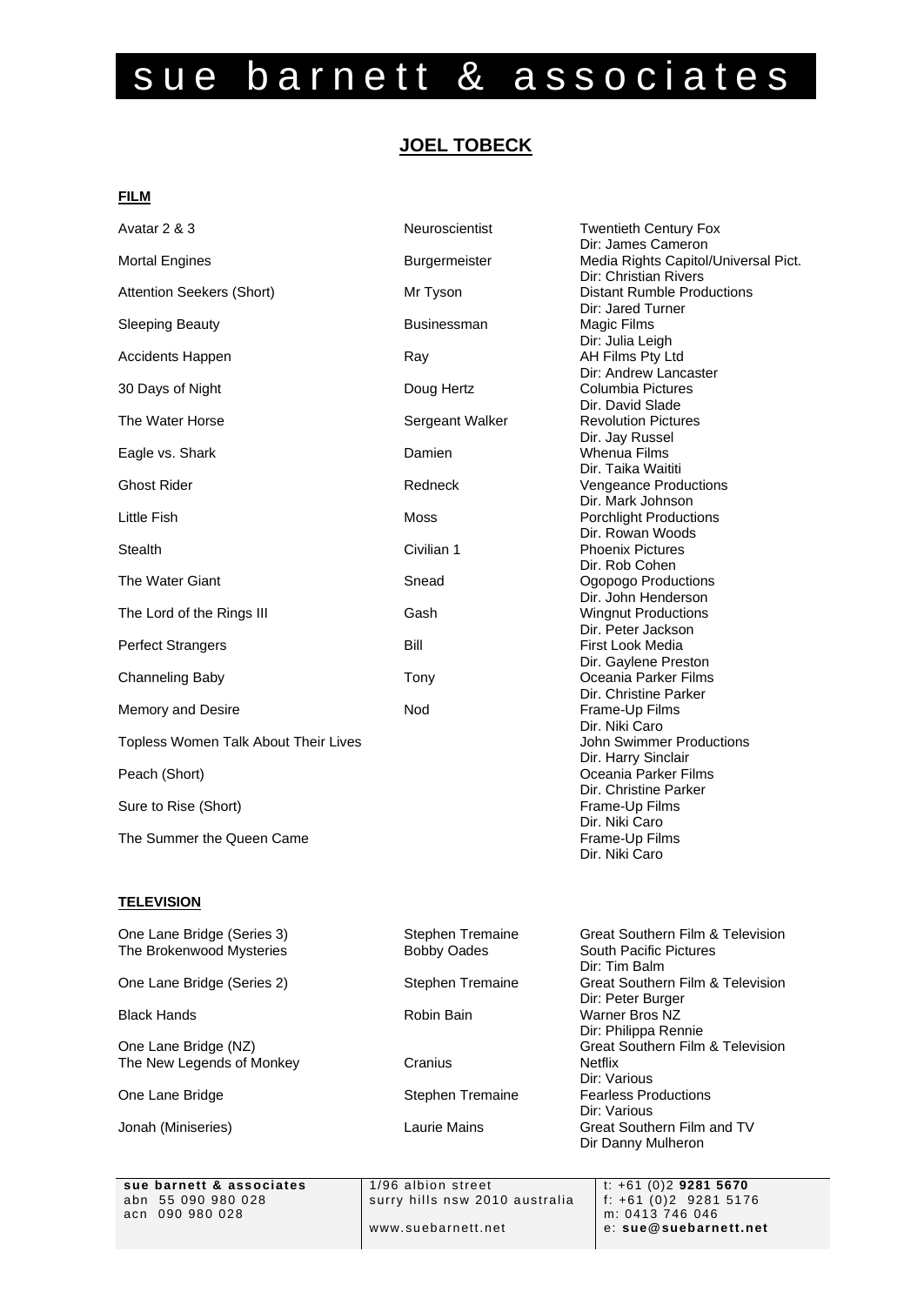### **Joel Tobeck continued…**

Runaway Millionaires (NZ Telemovie) Mark Loper Fearless Productions<br>The Blake Mysteries: A New Beginning Chief Supt. Lawson FBTV Productions/Network Seven The Blake Mysteries: A New Beginning Secret City (Series 2) **Jim Hellier** Matchbox Pictures/Universal Media

The Doctor Blake Mysteries (Telemovie) Chief Supt. Lawson January Productions<br>The Doctor Blake Mysteries (Series 5) Chief Supt. Lawson January Productions The Doctor Blake Mysteries (Series 5) Chief Supt. Lawson January Productions<br>
Ash Vs Evil Dead (Series 2) Baal/Dr Peacock Renaissance Pictures Ash Vs Evil Dead (Series 2) Baal/Dr Peacock Renaissance Pict<br>The Doctor Blake Mysteries (Series 4) Chief Supt. Lawson December Media The Doctor Blake Mysteries (Series 4) Chief Supt. Lawson Chief Supt. Lawson December 2014

Shortland Street **Superset South Pacific Pictures**<br>
The Doctor Blake Mysteries (Series 3) Chief Supt. Lawson January Productions Pty Ltd The Doctor Blake Mysteries (Series 3) Chief Supt. Lawson<br>Agent Anna (Series 2) Grant

The Doctor Blake Mysteries (Series 2) Chief Supt. Lawson January Productions Pty Ltd Hope and Wine (Tele-feature) Chris Hampson Chris Hampson

Spartacus **Pompey** Starz Media Golden **Paul (Lead)** South Pacific Pictures **Colden** South Pacific Pictures

Miss Fisher's Murder Mysteries **Grossmith** ABC TV

Underbelly: Land of the Long Green Cloud Gary Majors Screentime Tangle - Season 3 Tim Tim Southern Star Productions The Glades (US) The Glades (US) Clay Munroe Fox Television Studios<br>
Hawaii 5-0 (US) The Fox Television Studios<br>
Hawaii 5-0 (US) The Fox Television Studios Hawaii 5-0  $(US)$ Sons Of Anarchy (US) <br>City Homicide – Series 4 **Donny Pacific Entertainment Group**<br>Richard McCallister **Pacific Entertainment Operations** City Homicide – Series 4 **Richard McCallister** Seven Network Operations<br>
Tim Southern Star Productions<br>
Southern Star Productions This Is Not My Life **Richard Foster** GRST Ltd

Edison Lonny C.B.S

Without a Trace **Guest Star** Guest Star **C.B.S.** Guest Star **C.B.S.** 

Mercy Peak **Recurring South Pacific Pictures** Recurring South Pacific Pictures Xena: Warrior Princess The Recurring Recurring Renaissance Pictures Ltd. Hercules: The Legendary Journey Recurring Cleopatra 2525 Guest Renaissance Pictures **Lawless South Pacific Pictures South Pacific Pictures** 

A.K.A. Guest Star C.B.S

The Luminaries **Benjamin Lowenthal** Working Title Production/BBC2 Dir: Claire McCarthy Studios/Foxtel Dir: Tony Krawitz/Daniel Nettheim Harrow Tom Penfold Hoodlum Ent/ABC Studios Int Dir: Kate Dennis **Great Southern Television** Dir: Danny Mulheron Great Southern Film & Television Dir: Murray Keane Dir: Gaylene Preston The Doctor Blake Mysteries Chief Supt. Lawson January Productions Pty Ltd Dir: Katie Wuruhi Dir: Tony Tilse Siege Siege Sam Hoyle Sam Howle Screentime NZ Ltd Dir: Mike Smith Tim **Example 2 Tim Southern Star Productions** Dir: Rob Sarkies/Peter Salmon 30 Seconds Martin 30 Seconds Productions Pty Ltd Tangle Tangle The Tim Tim Southern Star Productions Dir: Jessica Hobbs/Matt Saville/Stuart McDonald (1999) and the control of the control of the control of the control of the control of the control of the control of the control of the control of the control of the control of the control of the control of the con The Pretender The Pretender Selwyn Selwyn Great Southern Television Dir. Kevin Rodney Sullivan Dir. Jonathan Kaplan Dir. Kevin Sullivan The Silence **Guest Star** Guest Star **Guest Star** Jan Chapman Films Dir. Cate Shortland **Interrogation Guest Star South Pacific Pictures Guest Star** South Pacific Pictures Dir. Fiona Sanuel The Brush Off **Spider** Spider Spider **Spider** Huntaway Films Dir. Sam Neil Spin Doctors Guest Star Comedia Productions Dir. Wayne Torrell

Dir. Chris Martin-Jones